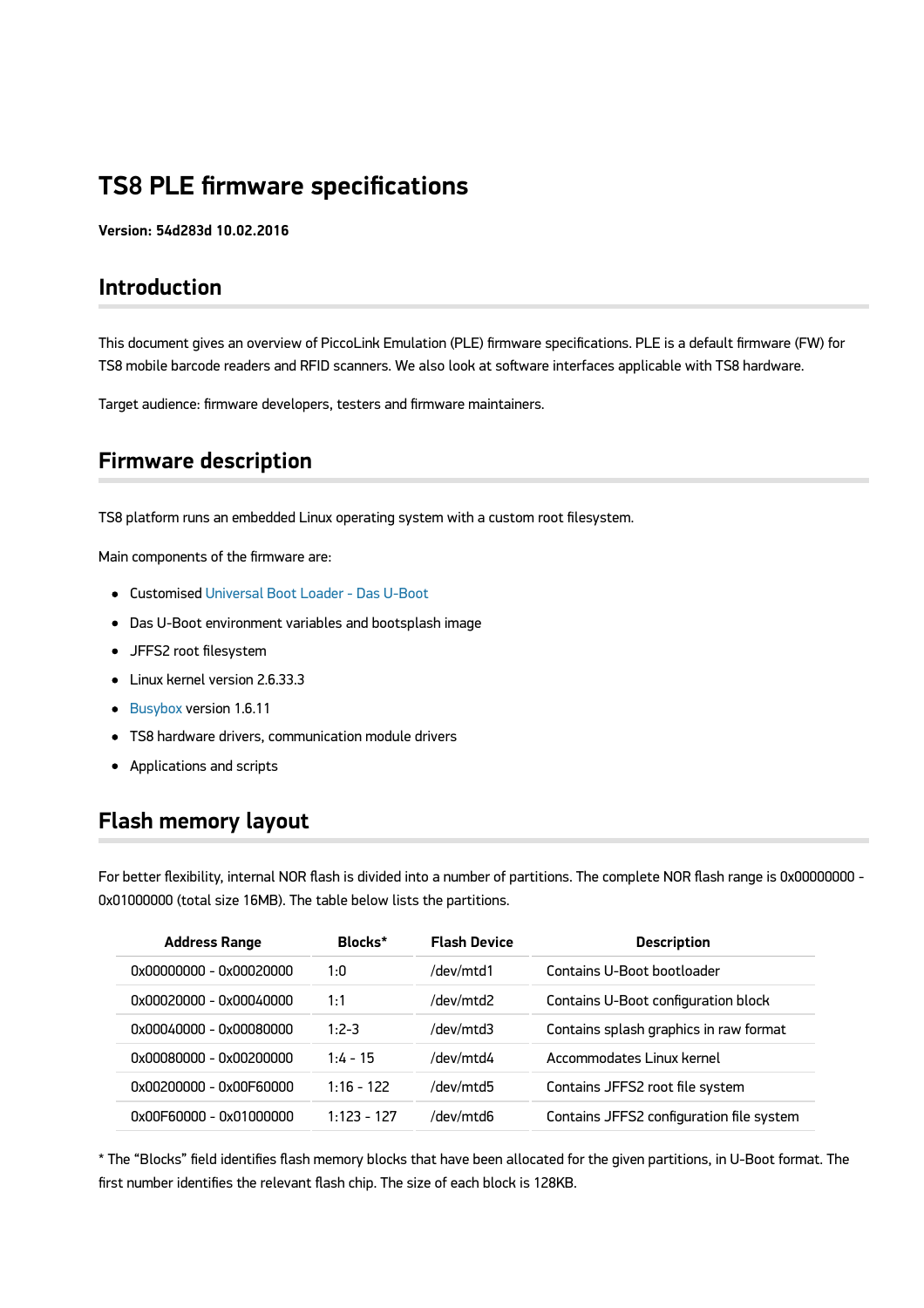| File name                      | <b>Bootloader</b> | Configuration<br>block | Splash<br>graphics | Kernel             | Root<br>file<br>system | Configuration<br>file system | <b>Description</b>            |
|--------------------------------|-------------------|------------------------|--------------------|--------------------|------------------------|------------------------------|-------------------------------|
| ts8-ple-<br>fw.pkg             | X                 |                        | X                  | X                  | X                      |                              | Firmware<br>update<br>package |
| ts8-ple-<br>recovery.bin       | χ                 |                        | X                  | X                  | X                      | X                            | Firmware<br>recovery<br>image |
| ts8-ple-<br>init.bin           | χ                 | χ                      | X                  | X                  | $\pmb{\mathsf{X}}$     | $\boldsymbol{\mathsf{X}}$    | Initialisation<br>image       |
| ts8-ple-<br>kernel-<br>upd.bin |                   |                        |                    | $\pmb{\mathsf{X}}$ |                        |                              | Kernel<br>update<br>image     |
| ts8-ple-<br>uboot.bin          | χ                 |                        |                    |                    |                        |                              | Bootloader<br>image           |

The table below lists the contents (partitions) of different firmware files.

## **Bootloader**

### **U-Boot environment variables**

U-Boot variables are stored in U-Boot's configuration block. These variables can be changed from U-Boot's command prompt. Alternatively, the variables can be set from either Linux shell using usetenv command or from an application.

## **NB! Be careful when editing U-Boot variables! Always back up any variable values before you edit them. Errors in some values might render the system unbootable or disable some functionality.**

Variables are used to store device-specific information in addition to bootloader configuration. The following table lists variables with their possible values and descriptions.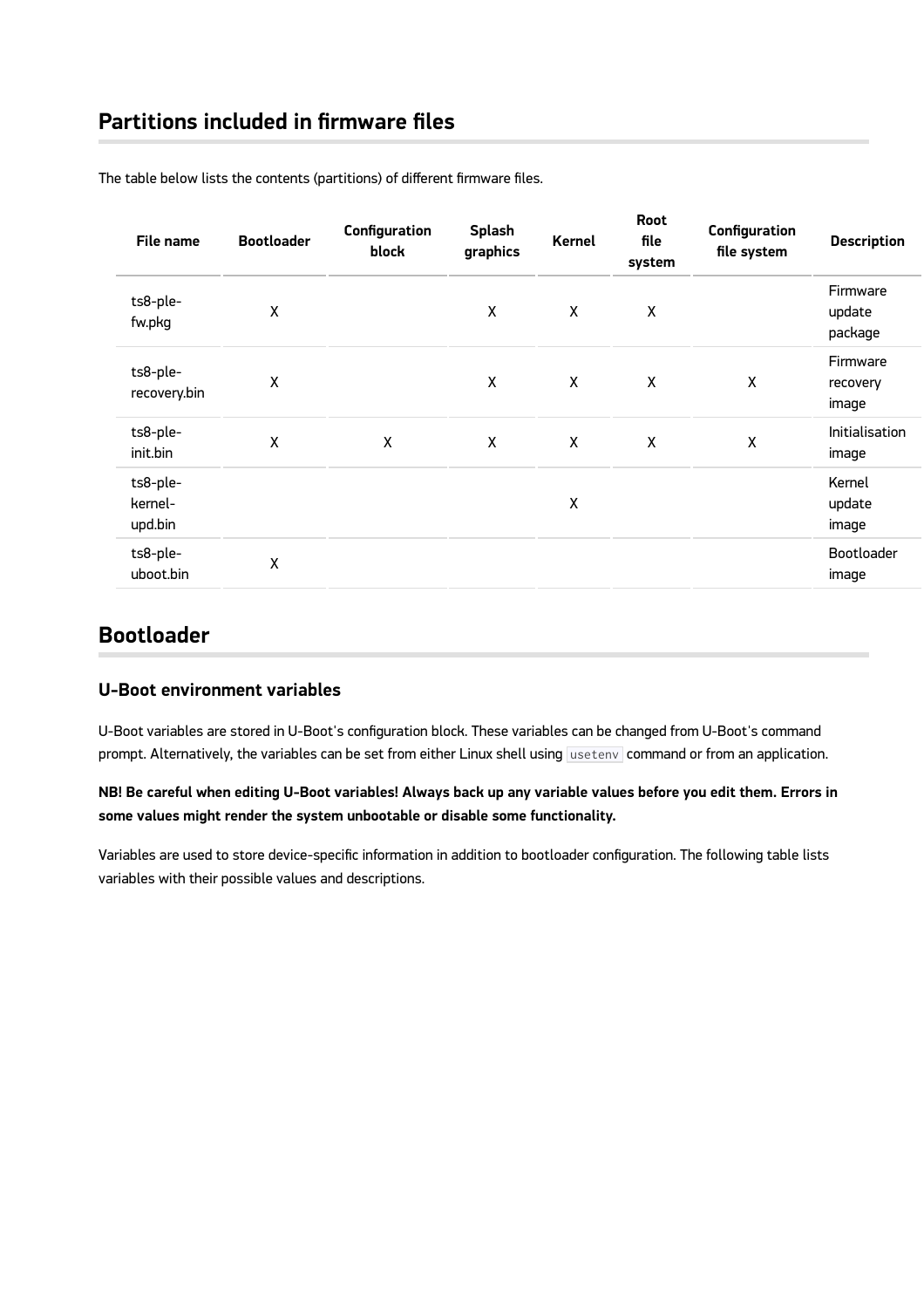| <b>Variable</b> | Value               | <b>Description</b>                                                                                       |  |
|-----------------|---------------------|----------------------------------------------------------------------------------------------------------|--|
| baudrate        | 115200              | Console baudrate (in bps)                                                                                |  |
| bootcmd         | bootm<br>0x10080000 | Defines a command string that is automatically executed when the initial<br>countdown is not interrupted |  |
| bootargs        | *                   | Boot arguments                                                                                           |  |
| serial          | 000001              | Device serial number                                                                                     |  |
| ft              | ple                 | Firmware type                                                                                            |  |
| model           | TS8                 | Device model                                                                                             |  |
| hwrev           |                     | Device mainboard revision                                                                                |  |
| mfdate          |                     | Device manufacturing time in UNIX time                                                                   |  |
| cmtype          | 1                   | Communication module type: 0-no wireless, 1-GPRS, 5-WLAN, 8-Bluetooth                                    |  |
| bootdelay       | 0                   | Delay bootcmd in seconds                                                                                 |  |
| test            | $\Omega$            | Device startup mode (see launcher source code for values)                                                |  |
| stdin           | serial              | Standard input                                                                                           |  |
| stdout          | serial              | Standard output                                                                                          |  |
| stderr          | serial              | Standard error                                                                                           |  |

### \* Boot arguments:

mtdparts=physmap-flash.0:16M@0x00000000(flash),128K@0x00000000(u-boot),128K@0x00020000(conf),256K@0x00040000 (splash),1536K@0x00080000(kernel), 13696k@0x00200000(rootfs),640k@0x00F60000(conffs) root=/dev/mtdblock5 ro rootfstype=jffs2 console=null

## **Splash graphics**

Bootsplash is a raw format image, which is displayed during TS8's boot-up.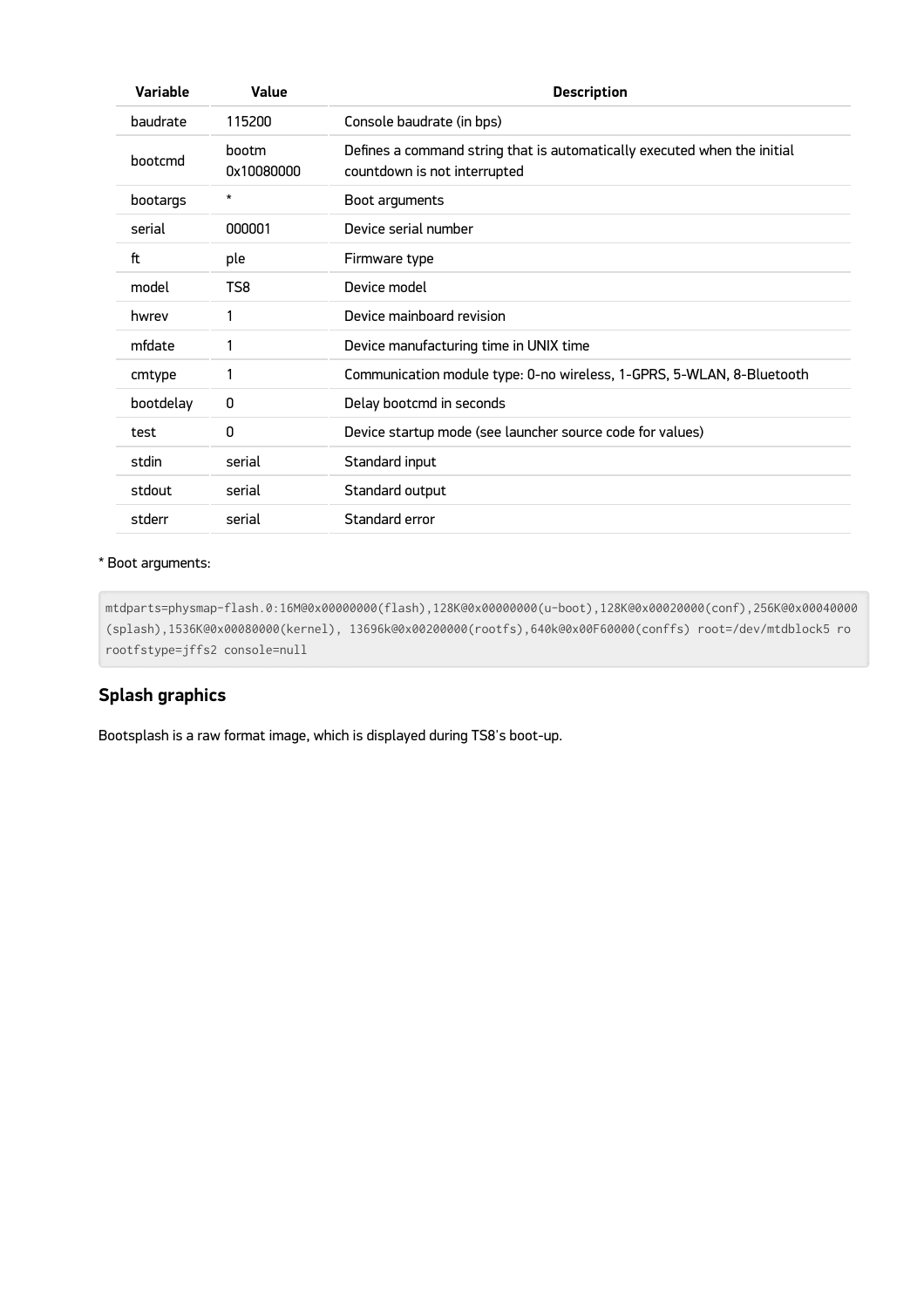## **Boot process and options**

Boot order is determined by U-Boot variables, any files found on memory card and the state of USB connection. The drawing below illustrates the boot process.

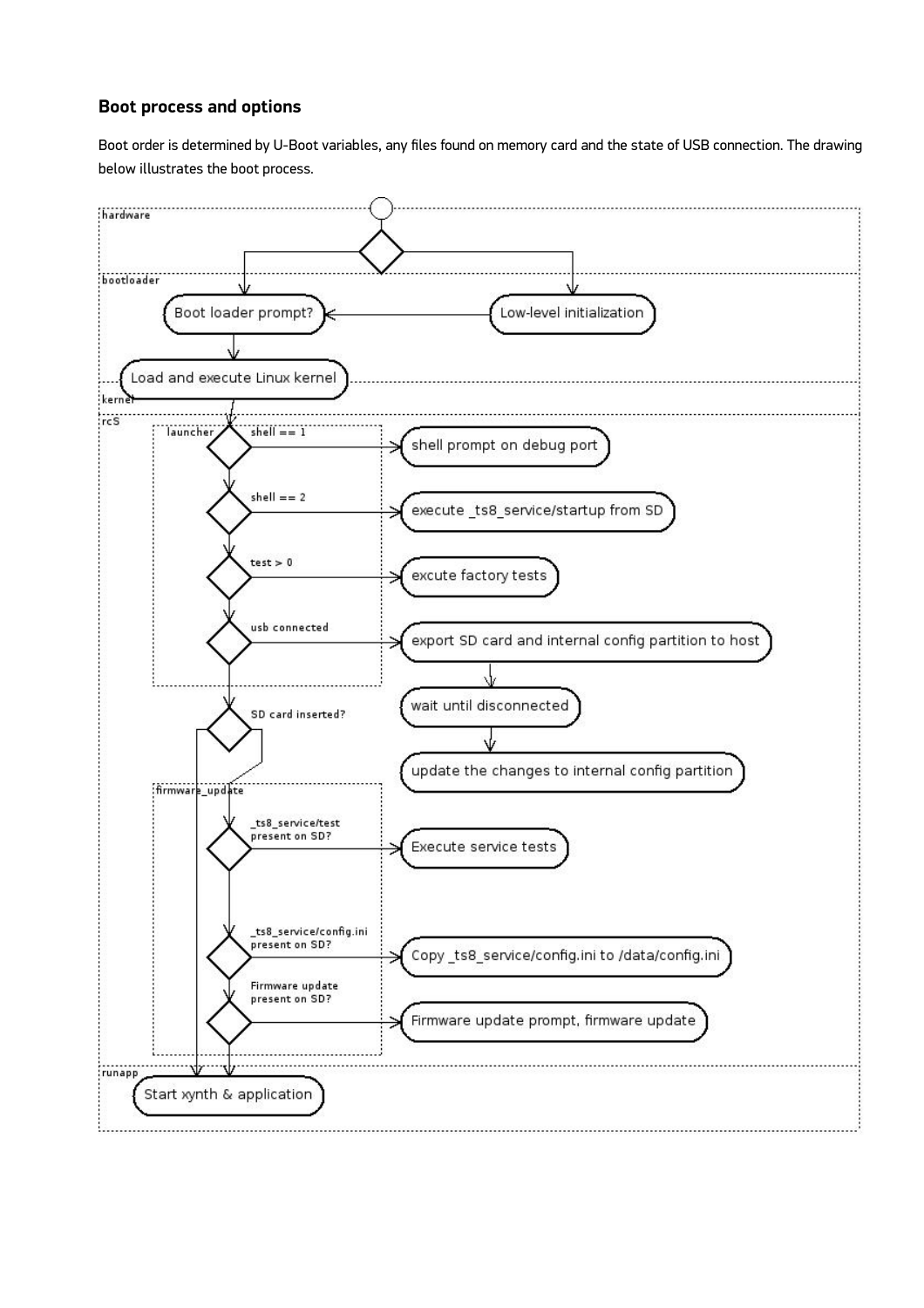## **Application Linkage**

The diagram below illustrates how the application is linked to corresponding dependencies.



## **Interfaces and API**

### **Documentation**

This section refers to system interfaces and API that are required when developing user applications for TS8.

In order to simplify application development process, we have provided a hardware support library called libspatha. Libspatha library encapsulates a number of C++ classes that support most of the hardware interfaces available for TS8 applications.

eXynthoo is a GUI class library that exists as an extension to the eXynth GUI engine. This library is designed for C++ applications that are run from the client side of the GUI engine and is relevant for embedded devices with simple static interfaces.

libspatha and libexynthoo documentation can be found from FDK repository.

## **TS8 console access**

TS8 comes with a dedicated serial port for development purposes. This can be accessed via /dev/ttyAT0 device. The port is typically used to run a console with a Busybox shell and allows access to system internals.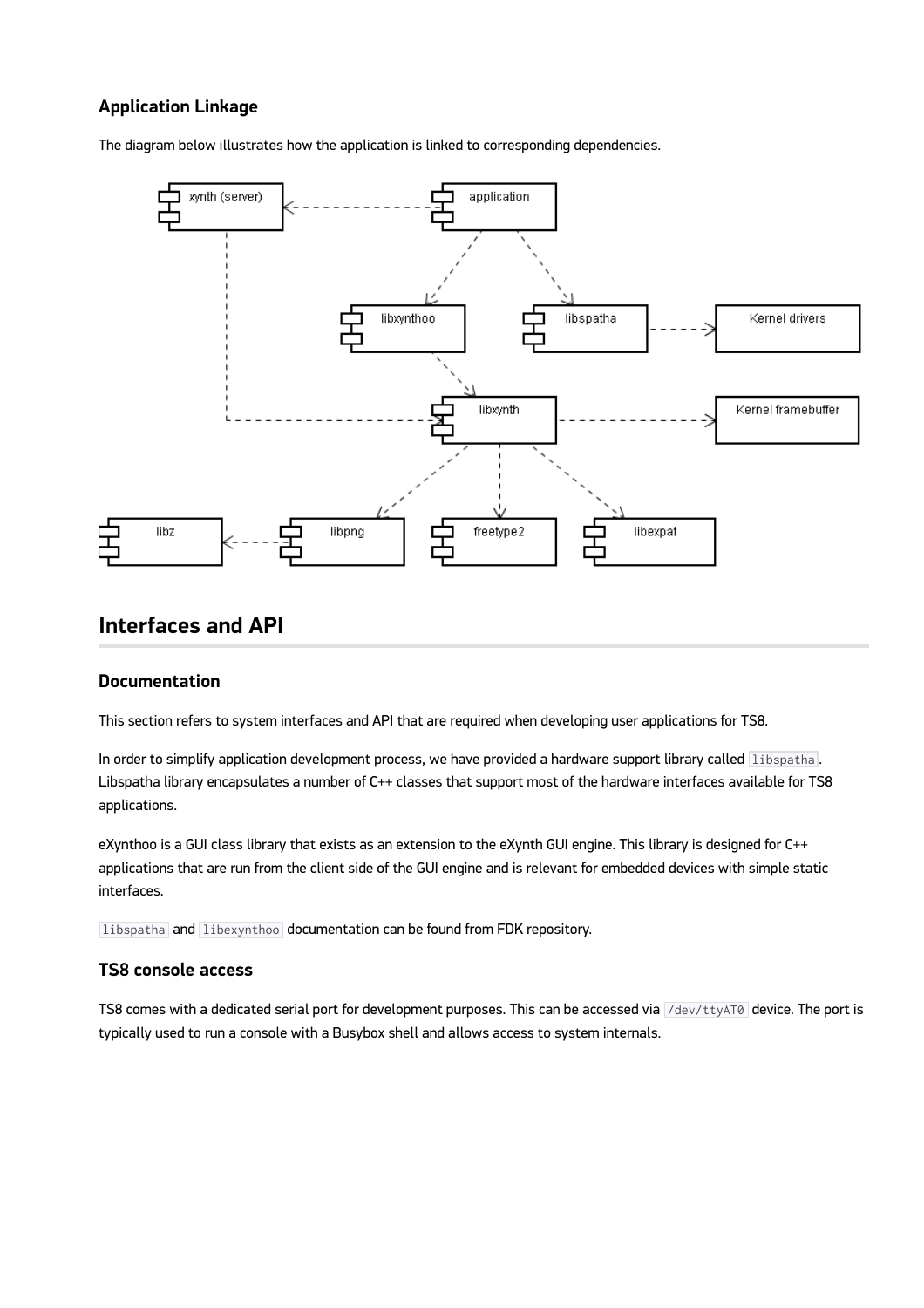## **Storage Media**

#### **NOR flash**

NOR flash is available as a MTD device. Use mtdparts command line option to specify partition start addresses and lengths. The flash can be accessed via  $\sqrt{dev/mtdX}$  as a character device or via  $\sqrt{dev/mtdblockx}$  as a block device. Block device uses block driver wrapper around an MTD interface (X marks partition's number.). Refer to the Flash Memory Layout section for more information about available flash partitions. We do not recommend using a regular read-write filesystem on a mtdblock device, as its unoptimised access patterns will wear out the flash very fast.

For NOR flashes, new flash chips do not contain bad blocks and the flash blocks will last for a number of writes. In case of a rarely written partition (e.g. bootloader or kernel), the data can reside on the partition itself and no bad block handling is needed.

#### **Usage**

For raw flash access without bad block handling use  $\sqrt{$ dev/mtdX interfaces. Before writing data onto a flash area, use utility flash\_erase or flash\_eraseall to clean up the corresponding area. Flash area can be read and written like any regular character device (e.g. with the dd utility).

We strongly recommend that you use JFFS2 file system for filesystems (especially read-write filesystems). JFFS2 shuffles data blocks and distributes them evenly across the whole partition. This prevents wearing out some of the more frequently written areas of the flash (e.g. FAT table locations).

More information:

- <http://www.linux-mtd.infradead.org/faq/general.html>
- [http://sourceware.org/j](http://sourceware.org/jffs2/)ffs2/

#### **Micro-SD Card**

User space applications can access SD memory card from /dev/mmcblk0 interface as a regular block device. If a partition table exists on the SD card, the partitions are available as  $/dev/mmcblk@px$  (where X indicates partition's number). Libspatha uses /dev/mmcblk0p1. SD card can either contain one partition or only it's first partition can be used. If needed, memory cards can be formatted without a partition table (creating a FAT filesystem on /dev/mmcblk0); however, we strongly recommend leaving the card as it is.

Memorycards can be swapped while the device is running. **Bear in mind that it should be unmounted first.** Do not swap the card while the device is in sleep mode, because the device will not detect card change.

Any buffered data from the initial card can be saved onto the new card.

#### **Usage**

Mount your card to a mount point using vfat filesystem:

# mount -t vfat /dev/mmcblk0p1 /mnt/mmc

Do not leave the FAT filesystem mounted in read-write mode when you are not using the filesystem. This can result in data loss, as some changes may be buffered and not written back to the card when the file system is unmounted. We recommend remounting the filesystem as read-only if it is not used for writing:

```
# mount -t vfat /dev/mmcblk0p1 /mnt/mmc -o remount,ro
```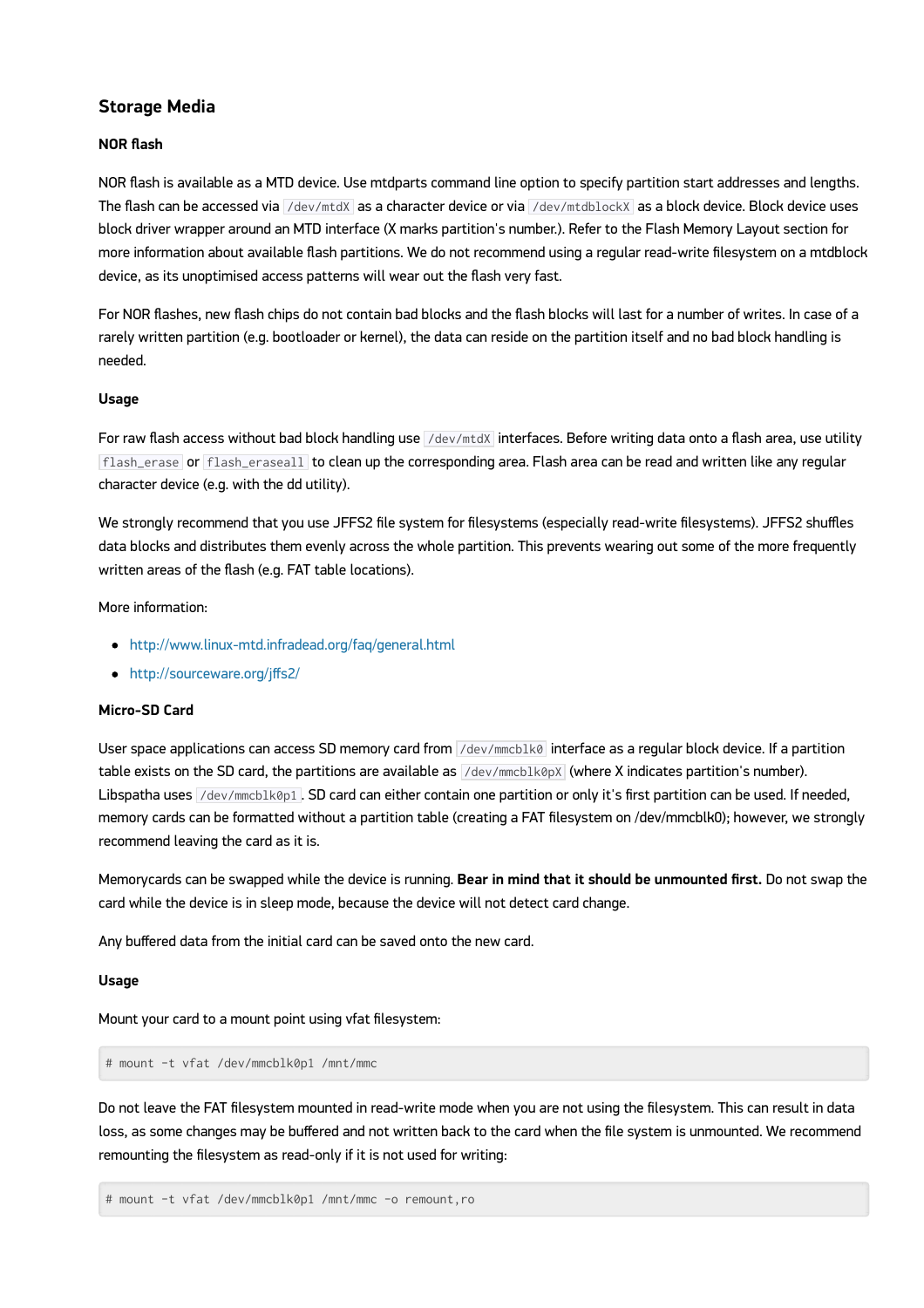## **Communication interfaces**

#### **TS8-G11 GPRS communication module**

The TS8-G11 GPRS communication module incorporates a Telit GE864 GSM/GPRS modem, uses USART1 serial port for data communication and some extra GPIO pins as control lines. In addition, system's power management driver should be used to tristate (high-z) the USART when the device is powered down, otherwise power will leak via USART lines.

For communication, use  $7$ dev/ttyAT1 serial port. This is a full-featured serial port with two-directional data transfer and hardware flow control. Enable the flow control to avoid flooding modem's input buffer with large amounts of data. Modem is usually used at 115200baud/sec baud rate. Configure the serial port, and connect to modem. It will do autobauding and detect the baud rate. On first use after powering up, use AT commands to set the serial port's baud rate on the modem's side to a fixed value. This will prevent autobauding from recalculating baud rate to wrong value.

The modem has 4 output and 1 input GPIO pins (see System Power Management section for control):

- O\_PIN\_GPRS\_PWR Power switch on main board. This can be used to turn off the modem's power and for hard-resetting the modem. The switch is defaulted to ON position (even when the main CPU is powered off) to power the RTC in the modem. This switch is intended only for resetting the modem in case it stops responding. It should not be used for switching off the modem.
- O\_PIN\_GPRS\_RST Modem's RESET input. This pin can be used to generate a reset pulse to the modem.
- $\bullet$  0 PIN GPRS ON Modem's ON input. Generate a pulse on this pin to power up the modem. Note that the U-Boot bootloader generates a ~1s pulse automatically when the system is started. This is done to save time. The application should first check the I\_PIN\_GPRS\_PWRGD signal state to see if the modem is already powered up.
- $\bullet$  0 PIN GPRS DTR Modem's DTR input. This is used to control modem's power save state.
- $\bullet$  I\_PIN\_GPRS\_PWRGD This input indicates modem's power good state. This can be used to check if the modem is booted up.

#### **Usage**

Given below are sample shell commands, which use pwrctrl write interface to control GPIOs. A compiled application should use the IOCTL interface instead. Refer to the System Power Management section for more information.

| # echo 'o05'>/dev/pwrctrl            | # cut power to GPRS modem            |
|--------------------------------------|--------------------------------------|
| # echo '005'>/dev/pwrctrl            | # re-enable power                    |
| # sleep 1                            |                                      |
| # echo '007'>/dev/pwrctrl            | # generate GPRS\_ON line pulse       |
| # sleep 1                            |                                      |
| # echo 'o07'>/dev/pwrctrl            |                                      |
| # stty -F /dev/ttyAT1 -echo crtscts  | # setup serial port                  |
| # cat /dev/ttyAT1 &                  | # dump serial port input             |
| # echo -e "AT+CGMR\\r" > /dev/ttyAT1 | # send modem version request command |

#### More information:

<http://www.telit.com/products/cellular/2g>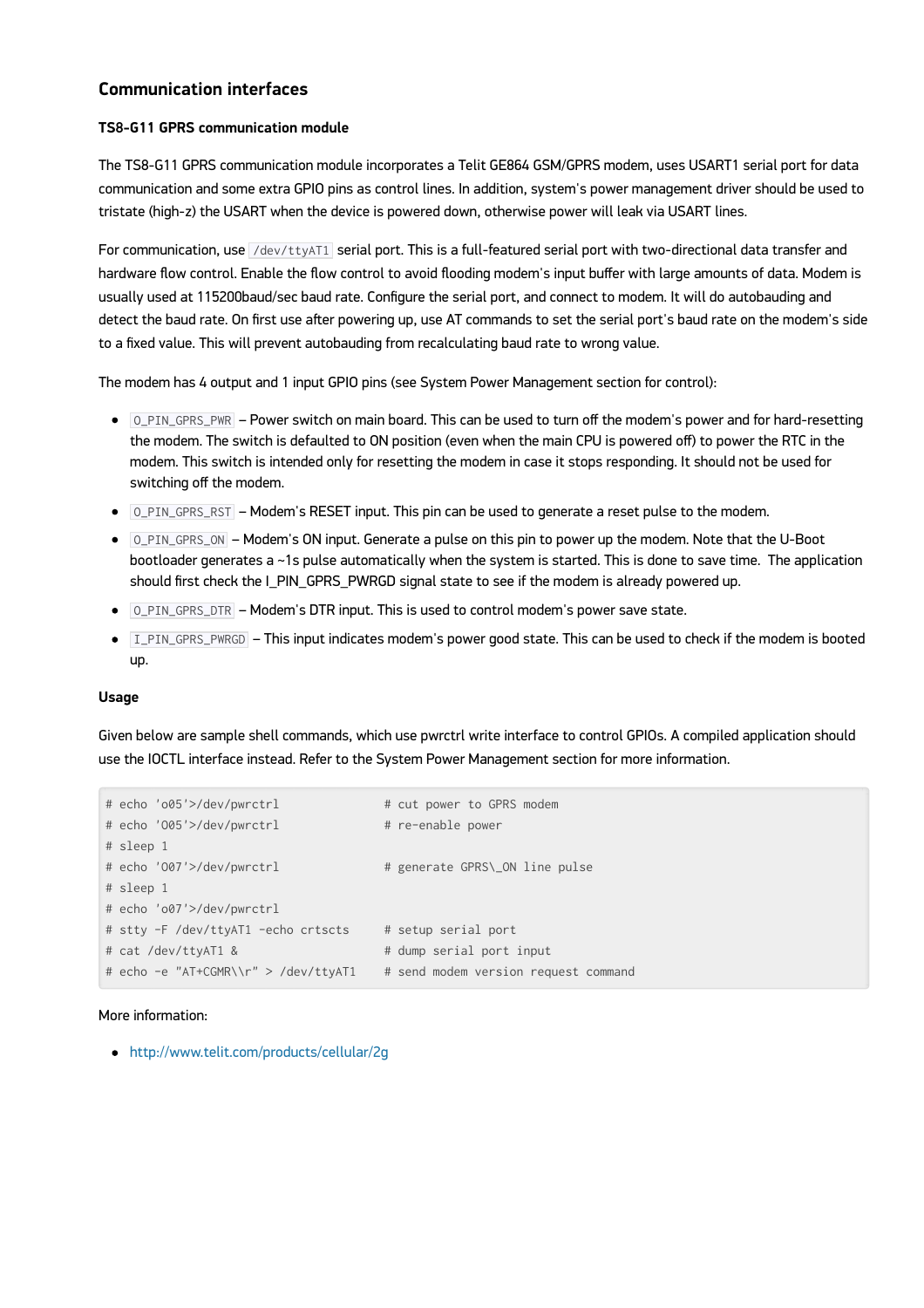#### **TS8-W11 WLAN communication module**

The TS8-W11 WLAN communication module is built on Ralink RT3070 chipset and uses USB for data communication and signaling. The module is supported by the rt3070sta driver implemented as a loadable kernel module. The driver is supplied with FDK and is built automatically within the firmware build tree. The communication module appears as a conventional wireless network interface ra0 to the operating system.

Additionally, WLAN module can be controlled using the following GPIO pins (see System Power Management section):

- $\circ$  0\_PIN\_MPCIE3VEN Controls power supply to WLAN communication module. Default: ON
- O\_PIN\_WLAN\_RADIO\_ON Enables communication module's radio interface. Default: OFF

#### **Usage:**



For more information see kernel/drivers/wireless/ in the firmware build tree.

#### **USB device interface**

USB device port is handled by the Linux USB gadget subsystem. There are various drivers, these are compiled as modules and can be loaded and swapped as needed.

#### **USB mass storage gadget**

This gadget can be used to display one or more block devices or image files as USB mass storage devices. These show up as regular mass storage drives on host computer and the host can copy files via USB link. Always unmount the block device before giving it to USB mass storage gadget driver, as the file systems can not be accessed simultaneously from multiple locations.

For example, a SD card can be shared across the USB to create a USB SD card reader:

```
# modprobe at91_udc.ko
# modprobe g_file_storage.ko stall=0 removable=y
# echo '/dev/mmcblk0p1'>/sys/devices/platform/at91_udc/gadget/gadget-lun0/file
```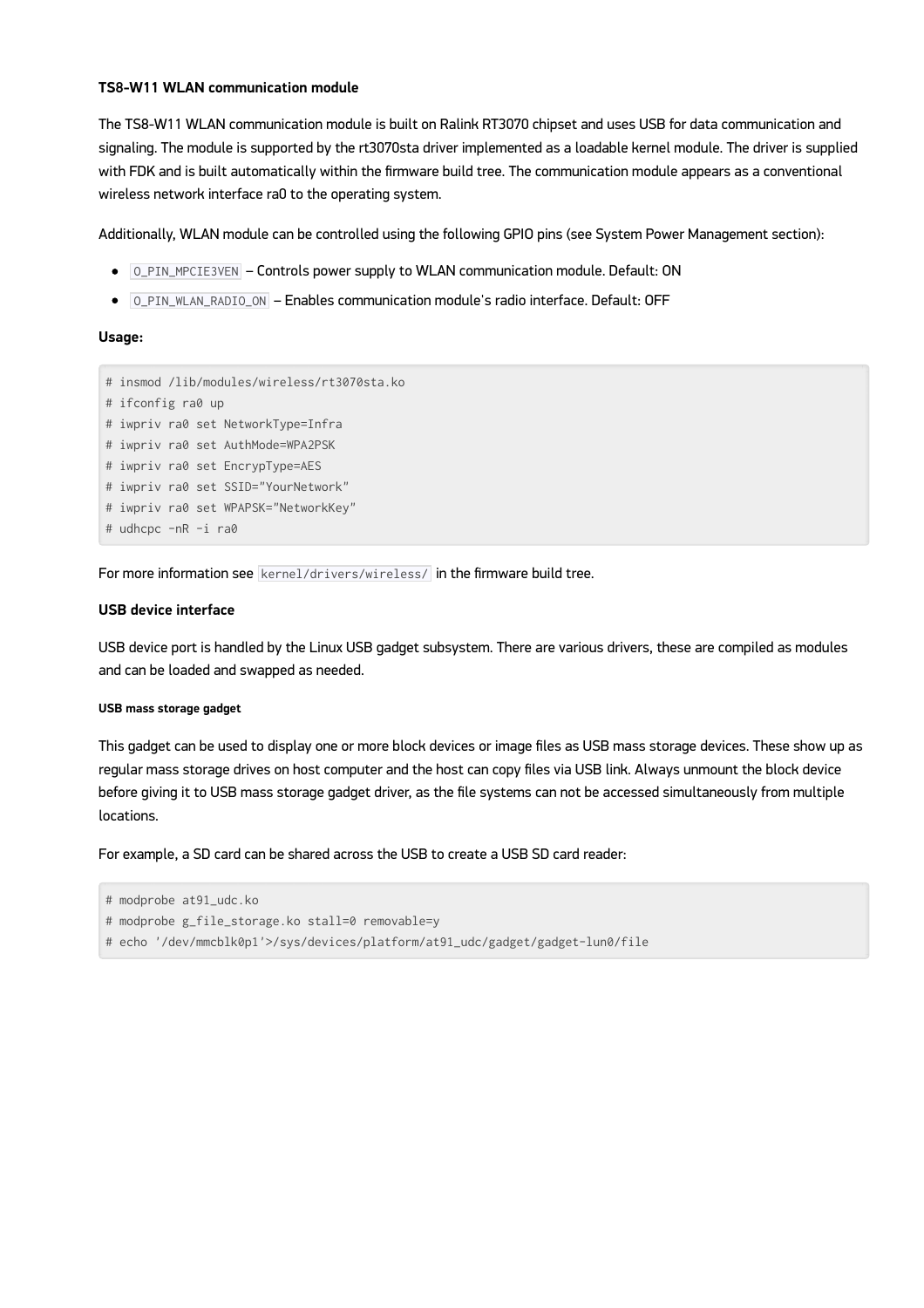#### **USB ethernet gadget**

This gadget can be used to create an ethernet connection between the host and the device, using USB. Basically, it shows up on the host and the device as an ethernet adapter, acting as there were two ethernet adapters connected to each other with a crossover cable. The virtual ethernet adapter can be bridged on the host's side to allow access to physical network via the host. This network configuration can be used to easily share files between the host and the device. All common network tools are applicable; the device can mount a NFS directory from host and run applications directly from the host's filesystem. The device can also run a GDB server for remote application debugging controlled from the host.

Given below is a sample shell script that configures the usb0 network interface and mounts an NFS share:

```
# modprobe at91_udc.ko
# modprobe g_ether.ko
# ifconfig usb0 192.168.1.2
# mount -t nfs -o nolock,nfsvers=2 192.168.1.2:/home/user/share /mnt/nfs
```
**NB! Network adapters' MAC addresses are generated randomly in a range allowed for local use. If you have multiple devices set up into same network (e.g. connected to the same computer or bridged to the same network), ensure that the devices' random number generators are not generating same numbers. In order to do that, set the system time from RTC before loading USB ethernet gadget driver, or allocate MAC addresses manually. Otherwise you may encounter MAC address collisions.**

More information:

<http://www.linux-usb.org/gadget/>

#### **Bluetooth interface**

The Bluetooth chip is connected via external 16550 UART compatible serial port chip, and can be accessed via /dev/ttyS0 serial port. The chip needs to be initialised on power-up according to its data sheet. Bluetooth uses MAC addresses and the end user needs to provide a unique address for every device during their power-up initialisation.

More information:

<http://www.national.com/pf/LM/LMX9830.html>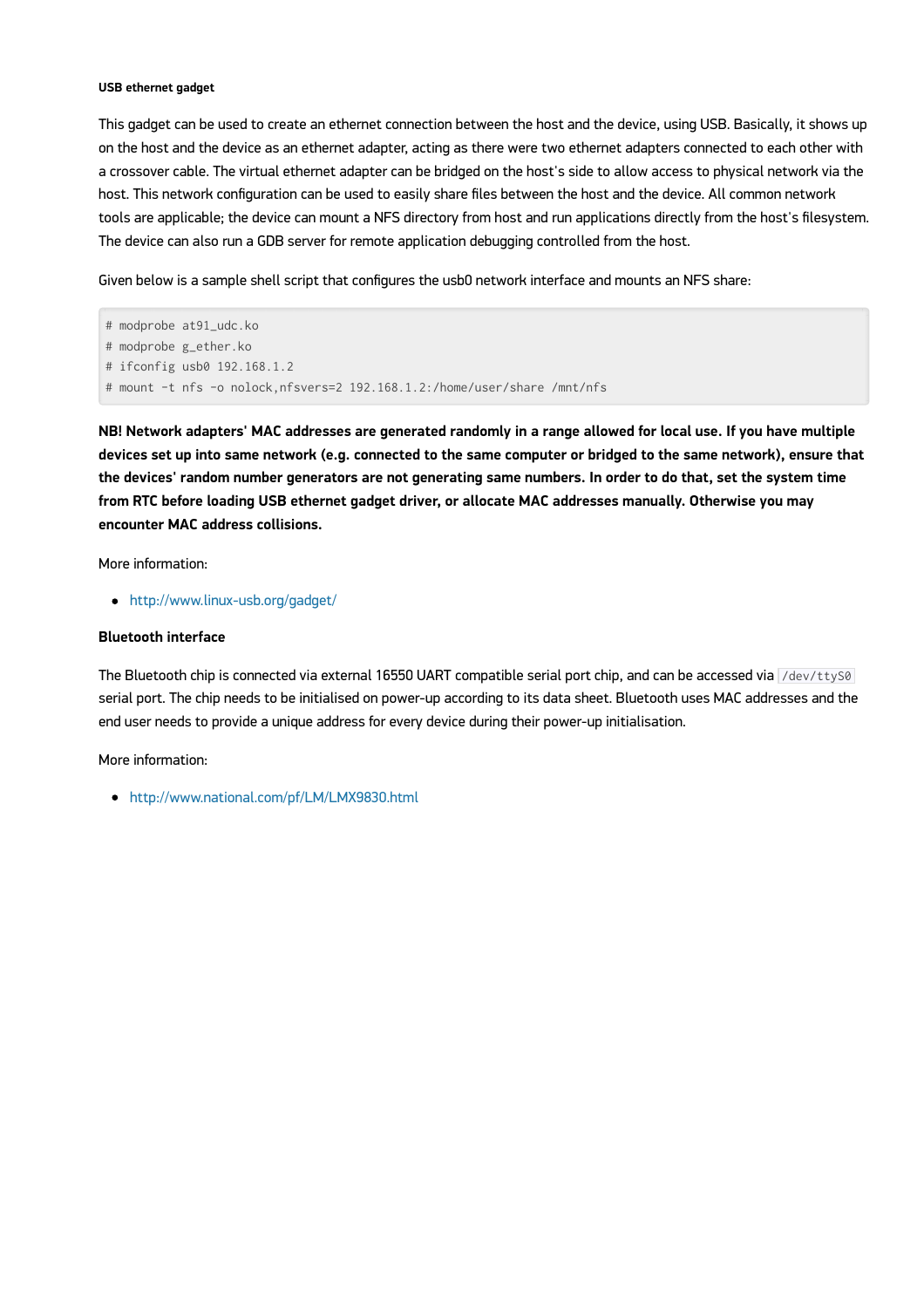## **Scanner interfaces**

#### **TS8-RB1R0 barcode scanner**

The TS8-RB1R0 reader module incorporates an Opticon 1D barcode laser scanner. The barcode scanner's data connection is provided via USART2 serial port and it uses some GPIO pins for control. In addition, system's power management driver is used to tristate the USART when the device is powered down.

Reader's data port can be accessed via /dev/ttyAT2. The reader is defaulted to 9600 baud, 8N1 . The reader has its own internal configuration flash and all the changes in settings are stored. **NB! Take care that you do not lock yourself out when re-configuring the device!**

The following GPIO pins are used for control (see the System Power Management section):

- O\_PIN\_2D\_PWR Controls the power supply to turn ON/OFF the 2D reader's power. Default: OFF
- $\bullet$   $\overline{O_PIN_2D_DWNLD_N}$  Controls the reader's DWNLD# pin. Usage not documented.
- O\_PIN\_2D\_AIM Controls the reader's AIM/WAKEUP pin.
- $\bullet$   $I_PIN_2D_PWR_DWN$  Indicates the reader's PWR\_DWN pin state.

To read a barcode, power up the reader (set pins DWNLD\_N and AIM high, then set pin PWR high), wait until the reader powers up, issue a continuous trigger command <ESC>Y0<CR> , issue a trigger command <ESC>Z<CR> , wait for data, issue a de-trigger command <ESC>Y<CR>, optionally power down the reader (tristate the serial port and set pins PWR, DWNLD\_N , AIM low).

More information:

[http://old.opticon.com/uploads/Manual/Menubook\\_en.zip](http://old.opticon.com/uploads/Manual/Menubook_en.zip)

### **User interfaces**

In order to simplify graphical user interface (GUI) development, we provide an optimised version of Xynth GUI engine and a custom GUI layout library called libexynthoo with the TS8 applications.

The items listed below describe a direct access to the mobile data terminal's user interface hardware. Direct access may be desired for smaller utilities, for performance critical applications, or for any other case where the Xynth approach is not applicable.

#### **OLED display**

OLED display is provided to application as a frame buffer device at  $\sqrt{\frac{1}{100}}$ . This application can map frame buffer memory using that interface or use the interface directly to read/write frame buffer. Frame buffer can also be read using common shell commands like dd, or even by redirecting some command returning standard output to frame buffer device. For example: gzipped raw frame buffer images displayed below:

# zcat file.gz>/dev/fb0

More information:

<http://www.linux-fbdev.org/>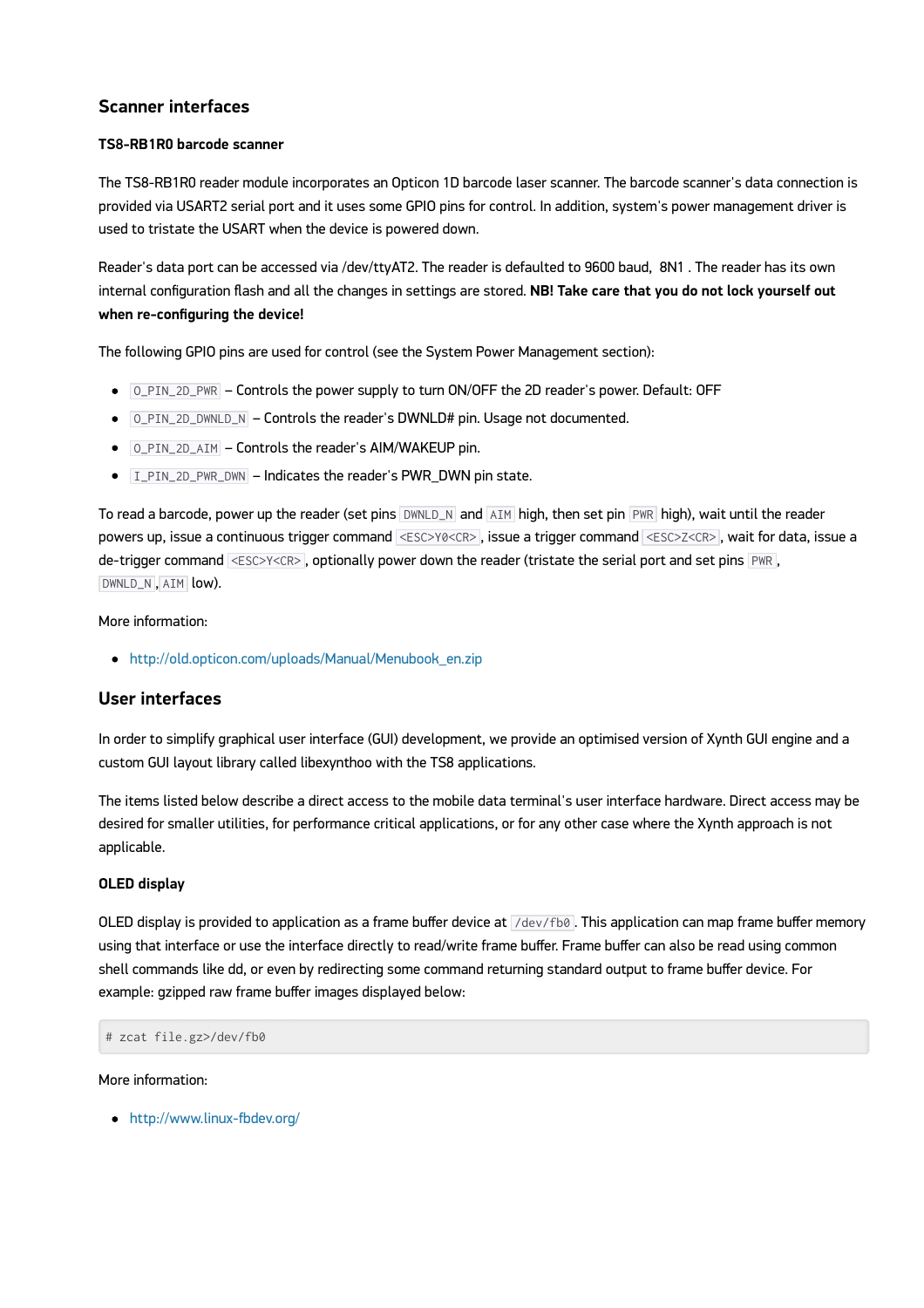#### **Keypad**

Keyboard is available as an event device. An application can access the keyboard via /dev/eventX. Application should loop through event devices and poll EVIOCGBIT command to get event types provided by that event device. The application should find the event device providing  $EVALVET$  support.

The following table lists possible key codes.

| Key                  | <b>Description</b>                                            |
|----------------------|---------------------------------------------------------------|
| KEY 0.KEY 9          | Numeric keys 09                                               |
| <b>KEY BACKSPACE</b> | DEL key                                                       |
| <b>KEY ENTER</b>     | OK key                                                        |
| KEY DOT              | Key for special characters (located at the lower left corner) |
| KEY UP, KEY DOWN     | UP and DOWN arrow keys                                        |
| KEY F1  KEY F5       | <b>Function keys F1F5</b>                                     |
| KEY_F11              | Shift key (located at the lower right corner)                 |
| <b>KEY MENU</b>      | MENU key                                                      |
| <b>KEY POWER</b>     | Scan / Power key                                              |

SCAN-button is also used as power button. When connecting the device to a computer via USB, the device powers on. Due to this, a pulse is generated on SCAN button by rising +5V in USB connector. The application can poll the USB +5V line via system power management driver to filter out button presses caused by plugging in the USB.

More information:

- <http://www.linuxjournal.com/article/6429>
- utils/get\\_keypress.c utility in the firmware build tree

#### **Speaker**

Speaker is available as an event device at /dev/input/eventX. This is a special case of event device, which can control output devices. Poll EVIOCGBIT command to find an event device providing EV\\_SND support. Send an event with value equal to the frequency to start the speaker oscillator. Send frequency 0 to stop the speaker oscillator.

See also applications/utils/sprktest.c utility in the firmware build tree

#### **LED indicators**

Two LED indicators on top of the keypad are available to user applications. The following GPIO pins are used for control (see the System Power Management section):

- $\bullet$   $\overline{O\_PIN\_LED\_R}$  Enables the red LED indicator
- O\_PIN\_LED\_G Enables the green LED indicator

When the mobile terminal is connected to a host via USB, the LED outputs are driven by battery charger circuitry. The software may then override charger outputs to enable LED indicators.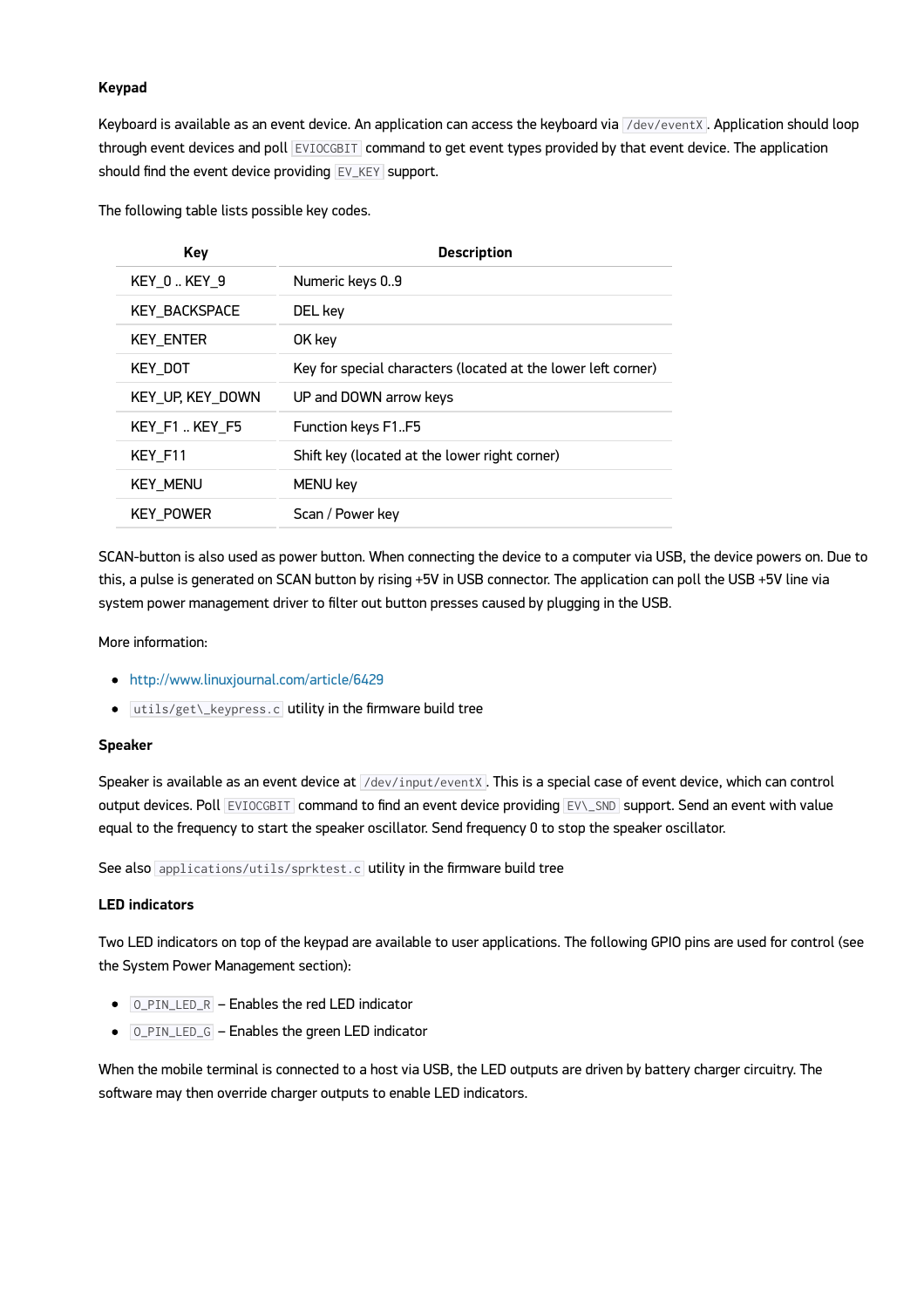#### **Ambient light sensor**

Relevant data can be read from the on-board ISL29001 sensor from /sys/devices/platform/i2c-gpio/i2c-adapter:i2c-0/0-0044/illum1\_input .

## **System interfaces**

#### **CPU power management**

Atmel AT91 SoC is capable of switching the system clock to RTT oscillator (32kHz) and stopping fast PLLs and the main oscillator to save power. With all peripherals off and system idle, the current consumption (measured between the battery) is ~80mA, when the system clock is derived from the main oscillator, and ~20mA, when the system clock is switched to RTT oscillator and fast PLLs and the main oscillator are stopped.

To go to the low power mode, write "mem" to /system/power/state.

# echo "mem" > /system/power/state

The system will wake up when either the RTT (real-time timer, see below) is interrupted or when another configured wakeup source (for example, buttons) is activated. By default, all wake-up sources are enabled, but they can be disabled via sysfs.

#### **System power management**

The power manager driver is used to control system's power supplies (via GPIO pins), to adjust keyboard backlight, tristate USART ports and control GPIO ports. The driver can be controlled using either IOCTL interface or write interfaces via /dev/pwrctrl .

**With IOCTL interface** (unsigned long command, unsigned long argument):

| <b>IOCTL Command</b>  | Argument                     | <b>Description</b>                                                       |
|-----------------------|------------------------------|--------------------------------------------------------------------------|
| PWRCTRL_SET_GPIO_HI   | bits 0-7: gpio out<br>id     | Set GPIO output pin ID high (pin ID's are defined in<br>pwrctrl.h)       |
| PWRCTRL_SET_GPIO_LO   | bits 0-7: gpio out<br>id     | Set GPIO output pin ID low                                               |
| PWRCTRL_GET_GPIO      | bits 0-7: gpio out<br>id     | Get the GPIO input pin ID state                                          |
| PWRCTRL SET KBDBL     | bits 0-7: intensity          | Set the keyboard backlight intensity to a defined value                  |
| PWRCTRL_FADE_KBDBL_TO | bits 0-7: final<br>intensity | Fade the keyboard backlight to defined final intensity in<br>25 ms steps |
| USART_TRISTATE_ON     | bits 0-7: usart id           | Mux the USART ID pins to high-z state                                    |
| USART_TRISTATE_OFF    | bits 0-7: usart id           | Mux the USART ID pins to USART                                           |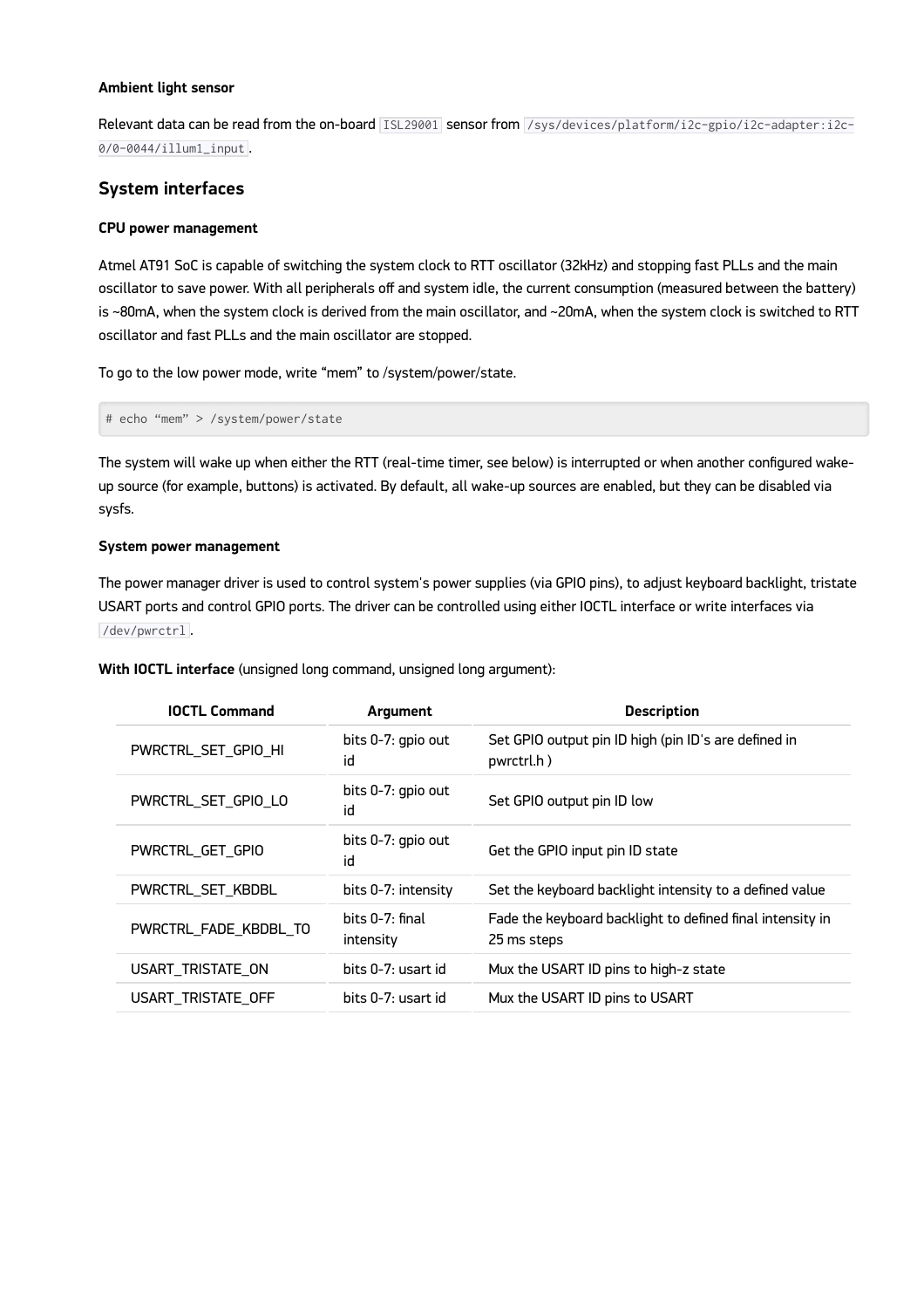#### **With write interface** (argument xx is in HEX):

| Write command | <b>Description</b>                                              |
|---------------|-----------------------------------------------------------------|
| Oxx.          | Set GPIO output pin xx high (pin ID's are defined in pwrctrl.h) |
| <b>OXX</b>    | Set GPIO output pin xx low                                      |
| Lxx.          | Set the keyboard backlight intensity to xx                      |
| Axx           | Fade the keyboard backlight to intensity xx in 25 ms steps      |
| Txx           | Mux the usart xx pins to high-z state.                          |
| txx           | Mux the usart xx pins to USART.                                 |

Write interface is intended to simplify the device's control from shell scripts, i.e.:

\# echo "AFF" > /dev/pwrctrl

#### **Real-time timer**

AT91 contains a real-time timer. This timer is from 32768Hz oscillator and it is running even while the system is powered off. The timer counter is incremented at 1Hz and can only be read, not written. The counter is set to 0 when the device is connected to a battery. The RTT is capable of generating an alarm interrupt and waking up the system from suspended state or power-down state.

The real-time timer serves mainly two purposes: keeping track of time while the system is in suspend and waking the system up from its suspended state at a predefined interval.

Access to the RTT timer is provided through standard Linux RTC interface.

#### **Battery voltage**

Device's board contains a dedicated chip for reading battery voltage. The value can be read at /sys/devices/platform/atmel\_spi.1/spi1.3/in\_input0 .

#### **Temperature sensor**

The temperature can be read from the on-board LM75 temperature sensor from /sys/devices/platform/i2c-gpio/i2cadapter:i2c-0/0-0048/temp1\_input .

## **TS8 configuration concept**

#### **Partitions and configuration storage process**

A TS8, running on PLE firmware, is configured via single configuration file. Depending from the configuration type, additional files might be needed.

Device's configuration file is stored on a dedicated flash partition (/dev/mtd6), size 640 kB. This partition is writable by default. Files on this partition can be accessed from the host PC; this, however, is not similar to how the device's memory card is accessed from the host PC via USB storage gadget.

When a USB cable is connected to a switched off device, a "storage device" (a loop device  $\sqrt{\rm dev/loop0}$ ) is created from an empty file (size 640 kB). A volume with MSDOS filesystem is created to the loop device and predetermined files are copied to the partition.